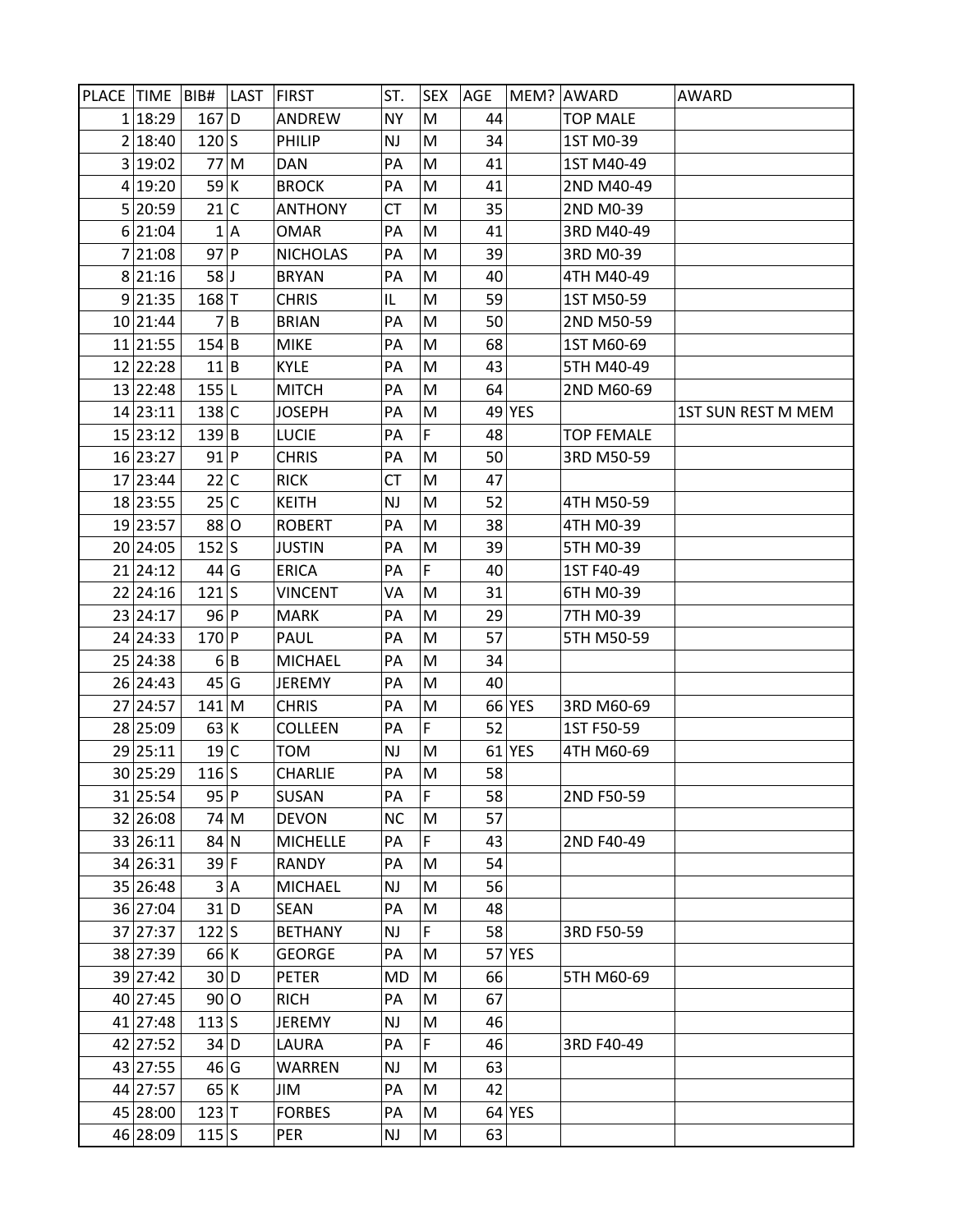| 47 28:11             | $104$ R           | <b>EDWIN</b>              | PA        | M      | 41       |        |            |                       |
|----------------------|-------------------|---------------------------|-----------|--------|----------|--------|------------|-----------------------|
| 48 28:30             | 127 V             | <b>JAMES</b>              | PA        | M      | 50       |        |            |                       |
| 49 28:32             | 83 N              | ANDY                      | PA        | M      | 55       |        |            |                       |
| 50 28:35             | $43$ F            | <b>BRUCE</b>              | MI        | M      | 70       |        | 1ST M70+   |                       |
| 51 28:39             | $145$ S           | <b>ROBERT</b>             | PA        | M      | 45       |        |            |                       |
| 52 28:44             | 10 B              | <b>LINDSEY</b>            | <b>CT</b> | F      | 40       |        | 4TH F40-49 |                       |
| 53 28:47             | $151$ S           | <b>MITCHELL</b>           | PA        | M      | 70       |        | 2ND M70+   |                       |
| 54 28:58             | 134 W             | <b>JESSE</b>              | PA        | M      | 45       |        |            |                       |
| 55 29:09             | $156$ T           | <b>DAVID</b>              | PA        | M      | 64       |        |            |                       |
| 56 29:17             | $99$ P            | RICHARD                   | <b>NJ</b> | M      | 53       |        |            |                       |
| 57 29:39             | 2 A               | <b>ELLIE</b>              | PA        | F      | 60       |        | 1ST F60-69 |                       |
| 58 29:57             | 33 D              | <b>BILL</b>               | PA        | M      | 59       |        |            |                       |
| 59 29:59             | $161$ S           | ANDREW                    | PA        | M      | 26       |        |            |                       |
| 60 30:20             | 20C               | TIM                       | PA        | M      | 56       |        |            |                       |
| 61 30:23             | $132$ W           | SARA                      | PA        | F      | 47       |        | 5TH F40-49 |                       |
| 62 30:29             | $133$ W           | <b>RICK</b>               | PA        | M      | 46       |        |            |                       |
| 63 31:15             | 140 W             | <b>WAYNE</b>              | PA        | M      | 64       |        |            |                       |
| 64 31:16             | 40 F              | <b>JIM</b>                | PA        | M      | 55       |        |            |                       |
| 65 31:17             | 23 C              | <b>CHRISTIAN</b>          | <b>MD</b> | M      | 61       |        |            |                       |
| 66 31:21             | 150 R             | <b>JOHN</b>               | <b>NJ</b> | M      | 55       |        |            |                       |
| 67 31:36             | 111 R             | <b>BILL</b>               | PA        | M      | 52       |        |            |                       |
| 68 31:38             | $98$ P            | AL                        | PA        | M      | 66       |        |            |                       |
| 69 31:44             | $80$ M            | PAUL                      | PA        | M      | 68       |        |            |                       |
| 70 31:48             | $29$ D            | <b>JOHN</b>               | <b>NJ</b> | M      | 53       |        |            |                       |
| 71 31:50             | 50H               | <b>KRIS</b>               | PA        | F      | 54       |        | 4TH F50-59 |                       |
| 72 32:10             | $71$  L           | LAUREEN                   | PA        | F      |          | 60 YES | 2ND F60-69 | 1ST SUN REST F MEMBER |
| 73 32:13             | 147C              | <b>EDWARD</b>             | РA        | M      | 68       |        |            |                       |
| 74 32:20             | 107R              | <b>ANTHONY</b>            | PA        | M      | 55       |        |            |                       |
| 75 32:24             | 142 M             | <b>DEBBIE</b>             | PA        | F      |          | 64 YES | 3RD F60-69 |                       |
| 76 32:26             | $153$ T           | <b>BOYD</b>               | PA        | M      | 62       |        |            |                       |
| 7732:30              | $135$ W           | <b>JASON</b>              | PA        | M      | 46       |        |            |                       |
| 78 32:37             | 146 B             | JIM                       | PA        | M      | 54       |        |            |                       |
| 79 32:43             | 55H               | <b>CURTIS</b>             | PA        | M      | 59       |        |            |                       |
| 80 32:46             | $162$ S           | <b>JONATHAN</b>           | PA        | M      | 53       |        |            |                       |
| 81 32:49             | $62$ <sup>K</sup> | <b>JOAN</b>               | PA        | F      | 68       |        | 4TH F60-69 |                       |
| 82 33:03             | $24$ C            | <b>VICKI</b>              | <b>MD</b> | F      | 58       |        | 5TH F50-59 |                       |
| 83 33:37             | 89 O              | <b>JACQUELYN</b>          | PA        | F      | 34       |        | 1ST F0-39  |                       |
| 84 33:39             | 117S              | <b>FREDDIE</b>            | PA        | M      | 36       |        |            |                       |
| 85 33:45             | $124$ T           | ARIEL L                   | <b>NY</b> | M      | 36       |        |            |                       |
|                      | $119$ S           | <b>CLARA</b>              | <b>NY</b> | F      | 39       |        | 2ND F 0-39 |                       |
| 86 33:47             |                   |                           |           |        |          |        |            |                       |
| 87 33:49             | $87$ O            | <b>AUBREY</b>             | PA        | F      | 36       |        | 3RD F0-39  |                       |
| 88 33:50             | $130\vert W$      | <b>DEREK</b>              | PA        | M      | 37       |        |            |                       |
| 89 34:00             | 110 R             | <b>DAVE</b>               | PA        | M      | 58       |        |            |                       |
| 90 34:12             | $92$ P            | <b>DEBRA</b>              | PA        | F      | 49       |        |            |                       |
| 91 34:55             | 105 R             | MEGAN                     | PA        | F      | 40       |        |            |                       |
| 92 35:14<br>93 35:18 | 85 N<br>$128$ W   | CRISANN<br><b>THERESA</b> | PA<br>PA  | F<br>F | 45<br>43 |        |            |                       |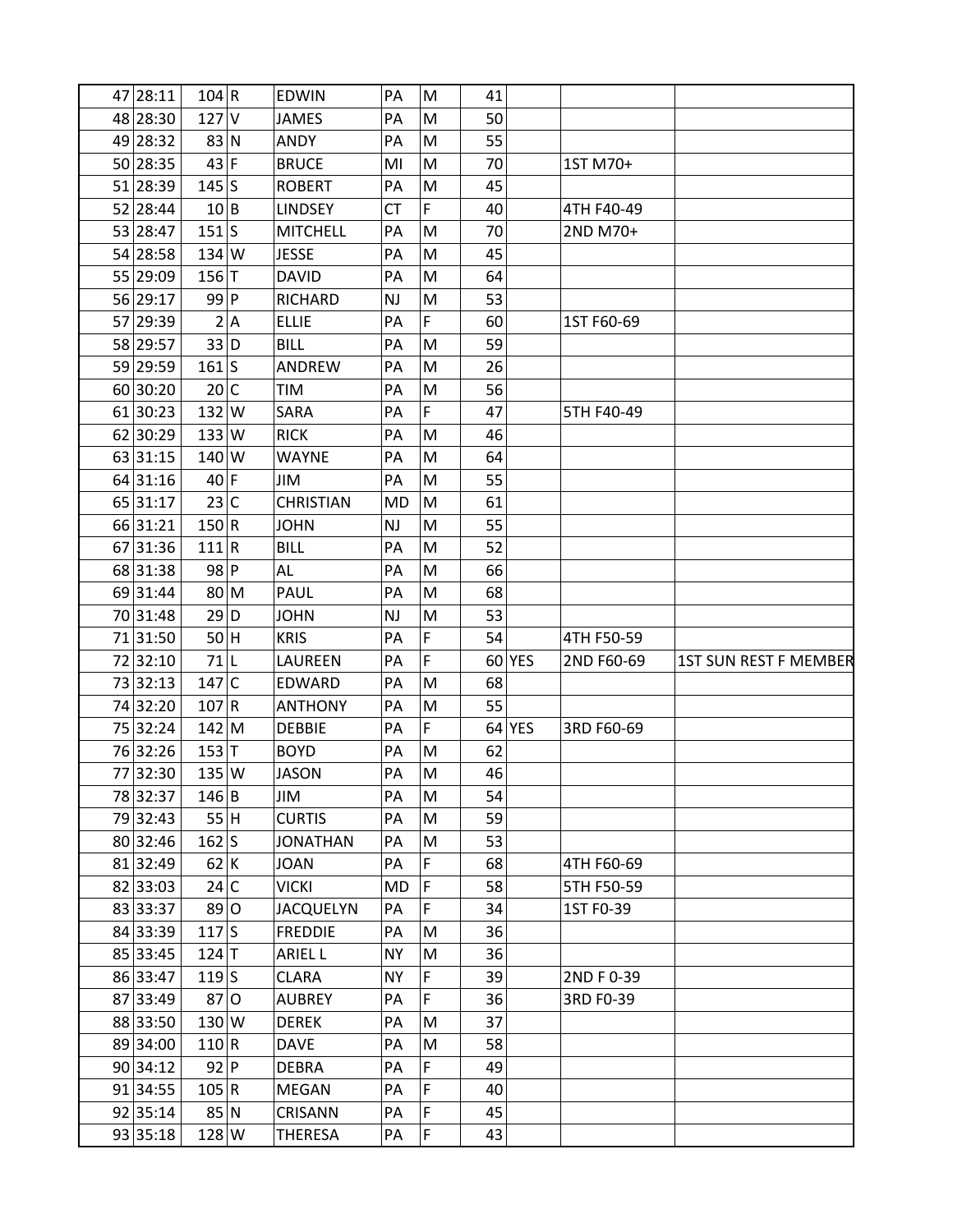| 94 35:35  | 12 B            |          | <b>PETER</b>            | <b>MD</b> | M  | 75 |        | 3RD M70+  |  |
|-----------|-----------------|----------|-------------------------|-----------|----|----|--------|-----------|--|
| 95 36:09  | 16 C            |          | <b>PETER</b>            | PA        | M  | 47 |        |           |  |
| 96 36:11  | $42$ F          |          | <b>MELANIE</b>          | PA        | F. | 54 |        |           |  |
| 97 36:23  | $125$ T         |          | <b>JIM</b>              | NY        | M  | 60 |        |           |  |
| 98 36:32  | 82 N            |          | MEAGHAN                 | DE        | F  | 50 |        |           |  |
| 99 36:42  | 53H             |          | <b>SCOTT</b>            | PA        | M  | 50 |        |           |  |
| 100 36:44 | 27C             |          | <b>DAN</b>              | <b>NY</b> | M  | 50 |        |           |  |
| 101 36:46 | 28C             |          | <b>MICHELLE</b>         | <b>NY</b> | F  | 49 |        |           |  |
| 102 36:47 | 17 C            |          | <b>TRICIA</b>           | PA        | F  | 47 |        |           |  |
| 103 36:49 | $118$ S         |          | <b>CHARLES</b>          | PA        | M  | 59 |        |           |  |
| 104 37:18 | $164$ M         |          | <b>CHRIS</b>            | PA        | M  | 52 |        |           |  |
| 105 38:01 | 108 R           |          | LAURIE                  | PA        | F  | 38 |        | 4TH F0-39 |  |
| 106 38:07 | $38$ F          |          | <b>ROBERT</b>           | PA        | M  | 72 |        | 4TH M70+  |  |
| 107 38:36 | $157$ L         |          | <b>MICHAEL</b>          | PA        | M  | 37 |        |           |  |
| 108 38:57 | 49 G            |          | <b>JAMES</b>            | PA        | M  | 54 |        |           |  |
| 109 39:07 | 26 C            |          | <b>BRUCE</b>            | PA        | M  | 78 |        | 5TH M70+  |  |
| 110 39:36 | 149 M           |          | <b>DAVE</b>             | <b>MD</b> | M  | 63 |        |           |  |
| 111 40:06 | $171$ B         |          | AL                      | <b>MD</b> | M  | 51 |        |           |  |
| 112 40:07 | 172 B           |          | <b>MEGHAN</b>           | <b>MD</b> | F  | 50 |        |           |  |
| 113 40:11 | $51$ H          |          | EDWARD                  | PA        | M  | 80 |        |           |  |
| 114 40:16 |                 |          | <b>BANDIDID NOT PAY</b> |           |    |    |        |           |  |
| 115 41:33 | 52H             |          | <b>APRIL</b>            | PA        | F  | 48 |        |           |  |
| 116 42:28 | $48$ G          |          | SHAWN                   | NJ        | M  | 42 |        |           |  |
| 117 42:31 | 69L             |          | <b>STACY</b>            | PA        | F  | 45 |        |           |  |
| 118 43:07 | 47 <sub>6</sub> |          | <b>ANNA</b>             | NJ        | F  | 43 |        |           |  |
| 119 43:16 | 137H            |          | <b>HELENE</b>           | PA        | F  |    | 58 YES |           |  |
| 120 43:23 | 13 B            |          | <b>JONATHAN</b>         | PA        | M  | 70 |        |           |  |
| 121 43:48 | 163 M           |          | <b>JOE</b>              |           | M  | 58 |        |           |  |
| 122 44:37 |                 | UNKN BIB |                         |           |    |    |        |           |  |
| 123 44:58 | 75 M            |          | <b>JULIE</b>            | PA        | F  | 60 |        |           |  |
| 124 45:00 | 76 M            |          | <b>KEN</b>              | PA        | M  | 55 |        |           |  |
| 125 45:09 | $37$ F          |          | <b>KATHERINE</b>        | PA        | F  | 70 |        | 1ST F70+  |  |
| 126 45:12 | $144$ B         |          | <b>JOSEPH</b>           | PA        | M  | 67 |        |           |  |
| 127 45:32 | $169$ S         |          | <b>WILLIAM</b>          | PA        | M  | 72 |        |           |  |
| 128 46:13 | $143$ H         |          | <b>GARY</b>             | PA        | M  | 67 |        |           |  |
| 129 47:07 | 166 W           |          | <b>SEAN</b>             | PA        | M  | 40 |        |           |  |
| 130 49:28 |                 | 9 B      | <b>TAMI</b>             | PA        | F  | 54 |        |           |  |
| 131 49:30 | 56 H            |          | <b>TATUM</b>            | PA        | F  |    | 48 YES |           |  |
| 132 49:57 |                 | 8 B      | <b>MARY</b>             | MD        | F  | 75 |        | 2ND F70+  |  |
| 133 51:27 | $165$ J         |          | CRYSTAL                 | <b>NJ</b> | F  | 49 |        |           |  |
| 134 51:29 | 102 R           |          | AMANDA                  | PA        | F  | 44 |        |           |  |
| 135 51:32 | 103 R           |          | JIM                     | PA        | M  | 51 |        |           |  |
| 136 56:08 | $158$ G         |          | <b>BRIDGET</b>          | PA        | F  |    | 53 YES |           |  |
| 137 56:11 | 159 V           |          | <b>TAMMY</b>            | PA        | F  |    | 54 YES |           |  |
| 138 56:18 | $70$ L          |          | <b>FRANK</b>            | PA        | M  |    | 62 YES |           |  |
| 139 57:02 | $36$ D          |          | <b>PATRICK</b>          | PA        | M  |    | 68 YES |           |  |
| 140 57:57 | 100 R           |          | <b>MICHELE</b>          | MD        | F  |    | 46 YES |           |  |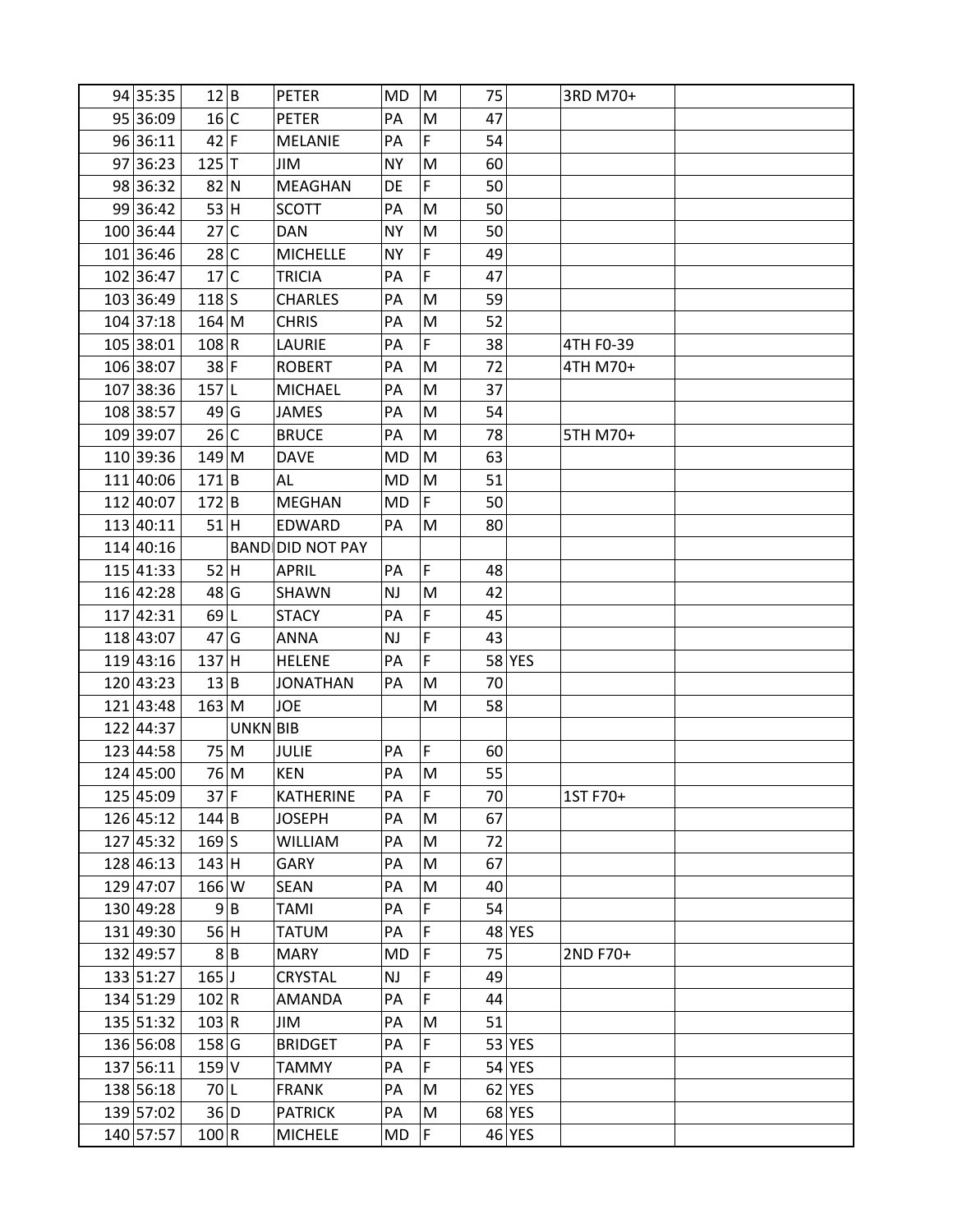| 141 58:03 | 148 R   | <b>ZENA</b>   | <b>PA</b> |   |    | 39 YES | <b>ISTH F0-39</b> |  |
|-----------|---------|---------------|-----------|---|----|--------|-------------------|--|
| 142 62:30 | 160 R   | <b>HEIDI</b>  | PA        |   |    | 63 YES |                   |  |
| 143 67:19 | 67 K    | <b>TAMARA</b> | PA        |   |    | 58 YES |                   |  |
| 144 67:23 | $174$ S | <b>JOHN</b>   | <b>PA</b> | M | 69 |        |                   |  |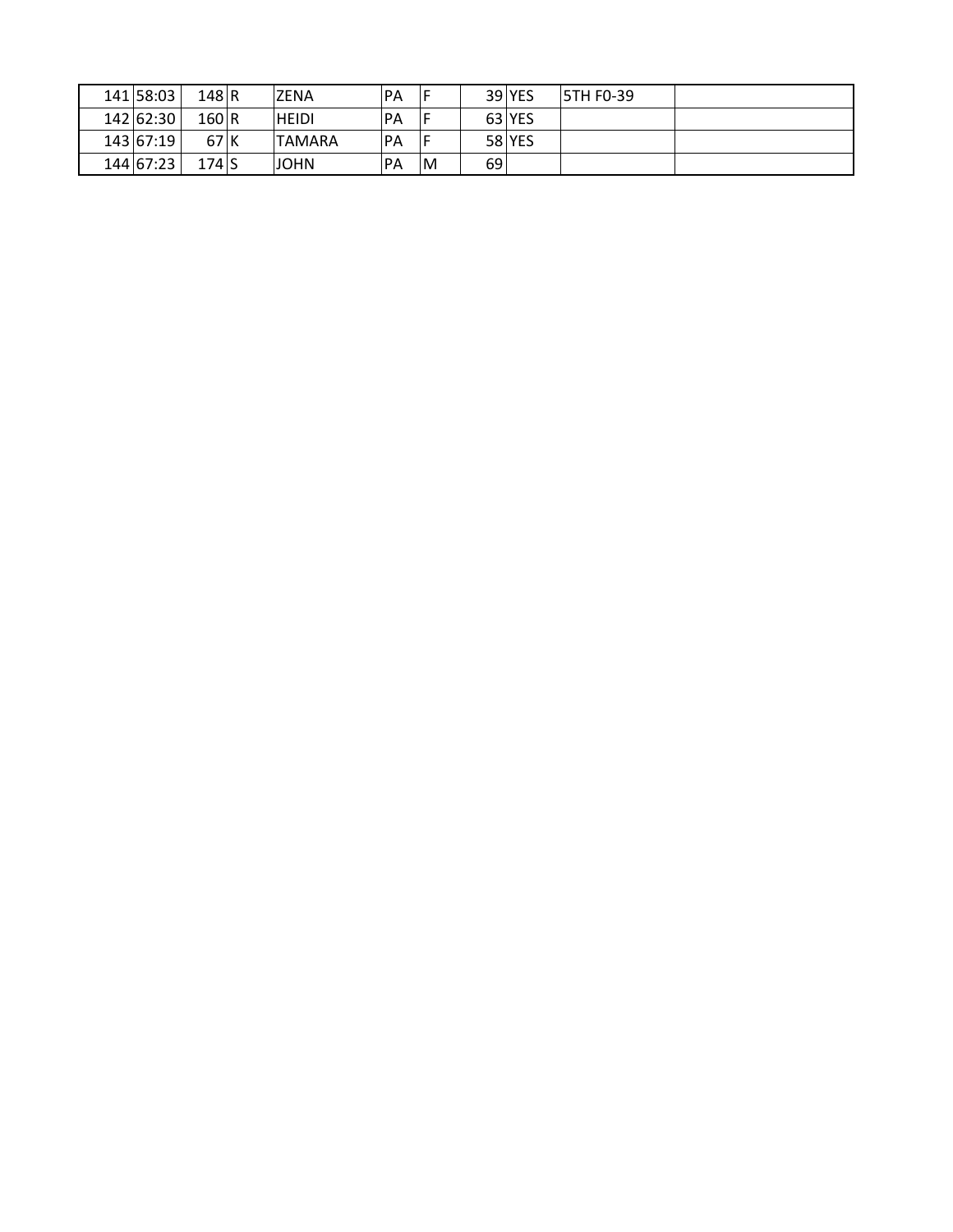